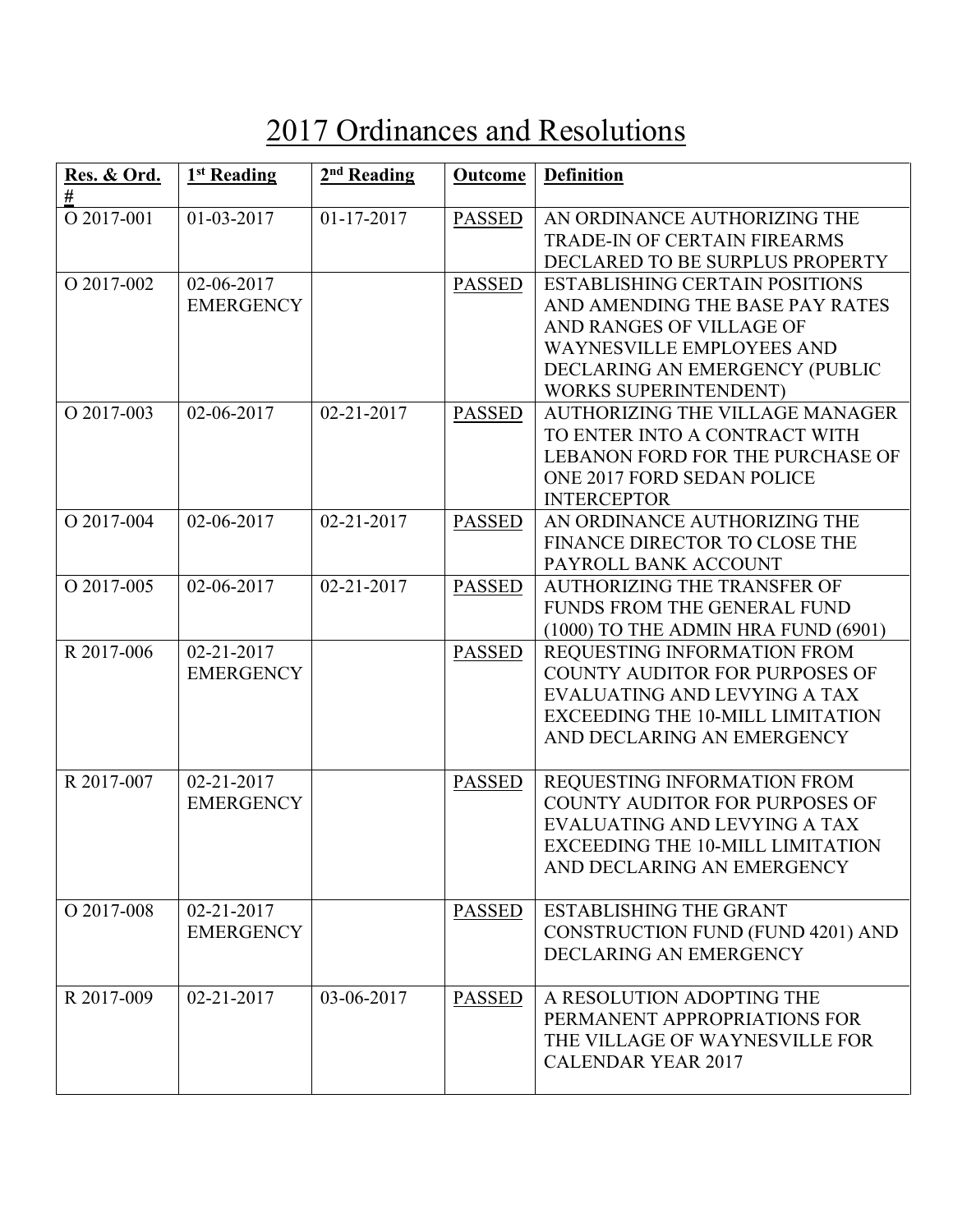| O 2017-010 | 02-21-2017                    | 03-06-2017 | <b>PASSED</b> | AN ORDINANCE ESTABLISHING<br><b>CERTAIN SPECIAL EVENT SERVICE FEE</b><br>RATES FOR THE POLICE DEPARTMENT<br>AND PUBLIC WORKS DEPARTMENT                                                                                                                                                                     |
|------------|-------------------------------|------------|---------------|-------------------------------------------------------------------------------------------------------------------------------------------------------------------------------------------------------------------------------------------------------------------------------------------------------------|
| O 2017-011 | $2 - 21 - 2017$               | 03-06-2017 | <b>PASSED</b> | AN ORDINANCE AMENDING CHAPTER<br>94 OF THE VILLAGE OF WAYNESVILLE<br><b>CODIFIED ORDINANCES REGARDING</b><br>SPECIAL EVENTS IN PUBLIC RIGHT OF<br><b>WAY</b>                                                                                                                                                |
| O 2017-012 | 2-21-2017<br><b>EMERGENCY</b> |            | <b>PASSED</b> | AUTHORIZING THE VILLAGE MANAGER<br>TO ENTER INTO A CONTRACT WITH<br>SMITHCORP FOR THE MAIN STREET<br>PHASE II WATER MAIN PROJECT AND<br>DECLARING AN EMERGENCY                                                                                                                                              |
| R 2017-013 | 03-06-2017                    | 03-20-2017 | <b>FAILED</b> | PROPOSING A REPLACEMENT STREET<br>LEVY AS SET OUT IN OHIO REVISED<br>CODE SECTION 5705.19(G) TO BE<br><b>SUBMITTED TO THE ELECTORS</b>                                                                                                                                                                      |
| R 2017-014 | 03-06-2017                    | 03-20-2017 | <b>PASSED</b> | PROPOSING A RENEWAL LEVY FOR<br>POLICE SERVICES AS SET OUT IN OHIO<br>REVISED CODE SECTION 5705.19(J) TO<br>BE SUBMITTED TO THE ELECTORS                                                                                                                                                                    |
| O 2017-015 | 03-06-2017                    | 03-20-2017 | <b>PASSED</b> | ADOPTING A NEW FEE SCHEDULE FOR<br>SPECIAL EVENT PERMITS FOR THE<br><b>VILLAGE OF WAYNESVILLE</b>                                                                                                                                                                                                           |
| O 2017-016 | 03-06-2017                    | 03-20-2017 | <b>PASSED</b> | AN ORDINANCE AMENDING CHAPTER<br>112 OF THE VILLAGE OF WAYNESVILLE<br>CODIFIED ORDINANCES REGARDING<br>PEDDLERS, SOLICITORS, AND<br><b>CANVASSERS</b>                                                                                                                                                       |
| O 2017-017 | 03-20-2017                    | 04-03-2017 | <b>PASSED</b> | AMENDING THE ZONING CODE AND<br>ZONING MAP OF THE VILLAGE OF<br>WAYNESVILLE, OHIO TO PROVIDE FOR<br>THE REZONING OF CERTAIN PROPERTY<br>IDENTIFIED AS PARCEL ID 05013080250<br>FROM MULTIFAMILY RESIDENTIAL (AR-<br>1) TO EXCEPTIONAL USE (EU),<br>APPROVING THE RELATED<br>DEVELOPMENT PLAN, AND APPROVING |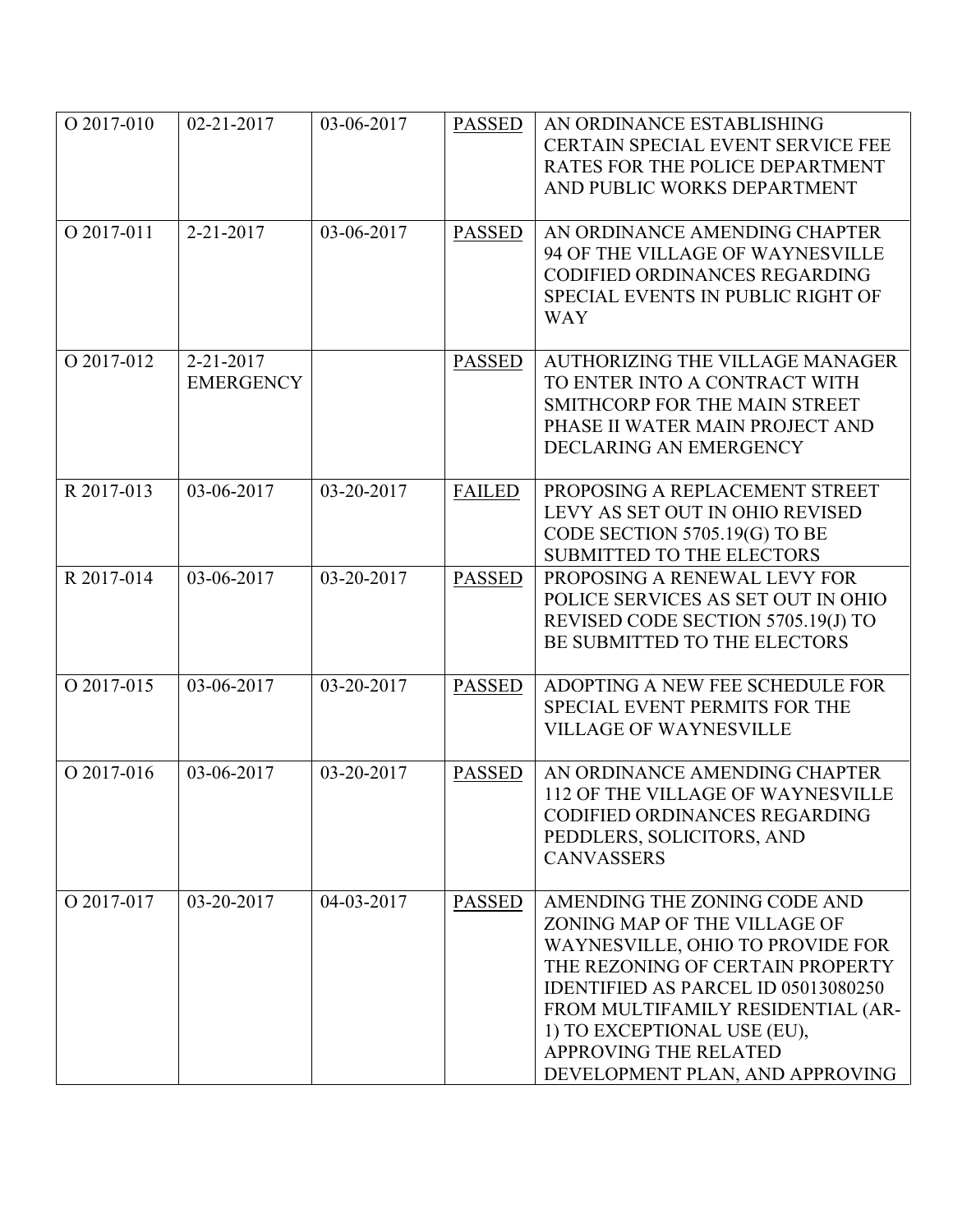|            |                                |            |               | AN ASSOCIATED REPLAT (PROPOSED<br><b>FIRE STATION)</b>                                                                                                                                                                                                                          |
|------------|--------------------------------|------------|---------------|---------------------------------------------------------------------------------------------------------------------------------------------------------------------------------------------------------------------------------------------------------------------------------|
| O 2017-018 | 03-20-2017<br><b>EMERGENCY</b> |            | <b>PASSED</b> | AUTHORIZING THE VILLAGE MANAGER<br>TO ENTER INTO A CONTRACT WITH<br><b>WARREN COUNTY ENGINEER'S OFFICE</b><br>FOR PURCHASE OF ROAD SALT AND<br>DECLARING AN EMERGENCY                                                                                                           |
| O 2017-019 | 04-03-2017<br><b>EMERGENCY</b> |            | <b>PASSED</b> | <b>IMPOSING AN ADDITIONAL</b><br><b>MORATORIUM FOR A PERIOD OF 180</b><br>DAYS ON THE GRANTING OF ANY<br>PERMIT ALLOWING RETAIL<br>DISPENSARIES, CULTIVATORS, OR<br>PROCESSORS OF MEDICAL MARIJUANA<br>WITHIN THE VILLAGE OF<br>WAYNESVILLE, OHIO AND DECLARING<br>AN EMERGENCY |
| O 2017-020 | 04-03-2017<br><b>EMERGENCY</b> |            | <b>PASSED</b> | AN ORDINANCE ESTABLISHING<br><b>CERTAIN POSITIONS AND AMENDING</b><br>THE BASE PAY RATES AND RANGES OF<br><b>VILLAGE OF WAYNESVILLE</b><br><b>EMPLOYEES AND DECLARING AN</b><br><b>EMERGENCY (PART-TIME PUBLIC</b><br><b>WORKS SUPERINTENDENT)</b>                              |
| O 2017-021 | 04-17-2017                     | 05-01-2017 | <b>PASSED</b> | AN ORDINANCE ACCEPTING THE<br>PUBLIC IMPROVEMENTS FOR<br>WINDFIELD ESTATES SUBDIVISION AND<br>RELEASING THE PERFORMANCE BOND                                                                                                                                                    |
| O 2017-022 | 05-01-2017                     | 05-15-2017 | <b>PASSED</b> | AN ORDIANCE AUTHORIZING THE<br>ACCEPTANCE OF VARIOUS STREETS IN<br>THE VILLAGE OF WAYNESVILLE                                                                                                                                                                                   |
| O 2017-023 | 05-15-2017<br><b>EMERGENCY</b> |            | <b>PASSED</b> | <b>AUTHORIZING THE VILLAGE MANAGER</b><br>TO EXECUTE AN ADDENDUM TO THE<br>CONTRACT WITH RUMPKE OF OHIO,<br>INC. AND DECLARING AN EMERGENCY                                                                                                                                     |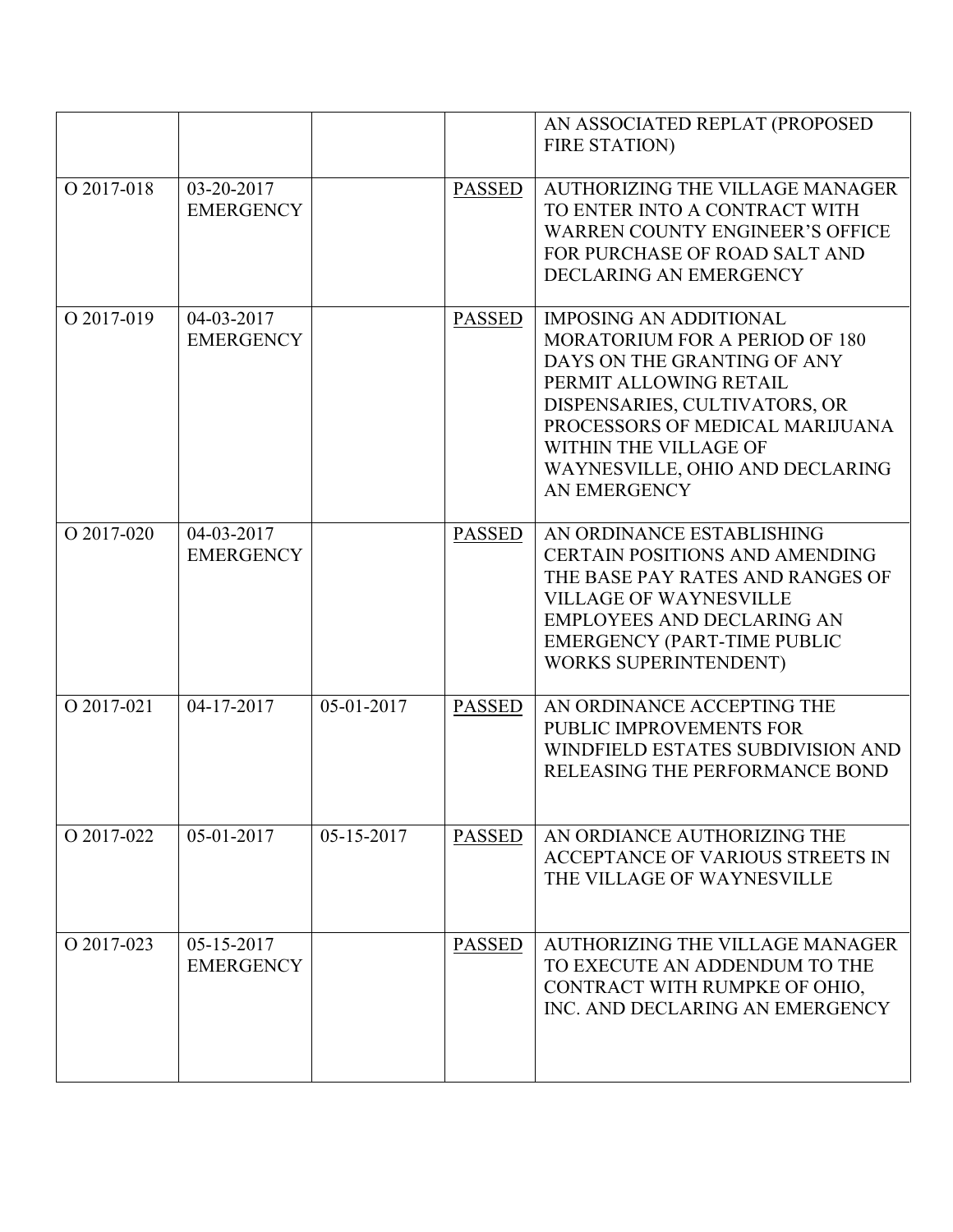| O 2017-024 | 05-15-2017                                   | 06-05-2017                     | <b>PASSED</b> | ADOPTING A NEW FEE SCHEDULE FOR<br>WATER RATES AND COSTS FOR THE<br><b>VILLAGE OF WAYNESVILLE (3%</b><br>INCREASE) EFFECTIVE JULY 28, 2017                                                                                         |
|------------|----------------------------------------------|--------------------------------|---------------|------------------------------------------------------------------------------------------------------------------------------------------------------------------------------------------------------------------------------------|
| R 2017-025 | 06-26-2017                                   | 07-10-2017<br><b>EMERGENCY</b> | <b>PASSED</b> | A RESOLUTION AMENDING THE<br>APPROPRIATIONS FOR THE VILLAGE OF<br>WAYNESVILLE FOR CALENDAR YEAR<br>2017 (AMENDMENT NO. 1) AND<br>DECLARING AN EMERGENCY                                                                            |
| O 2017-026 | 06-05-2017<br><b>EMERGENCY</b>               |                                | <b>PASSED</b> | AUTHORIZING THE VILLAGE MANAGER<br>TO EXECUTE A FULL AND FINAL<br>RELEASE FOR THE MAIN STREET<br>WATER MAIN PROJECT BOND CLAIM<br>AND DECLARING AN EMERGENCY                                                                       |
| O 2017-027 | 06-26-2017                                   | $07-10-2017$                   | <b>PASSED</b> | AN ORDINANCE AUTHORIZING THE<br><b>FINANCE DIRECTOR</b><br>TO INVEST IN AN ICS (SWEEP)<br><b>ACCOUNT WITH LCNB</b>                                                                                                                 |
| O 2017-028 | 06-26-2017                                   | 07-10-2017<br><b>EMERGENCY</b> | <b>PASSED</b> | AN ORDINANCE AUTHORIZING THE<br><b>FINANCE DIRECTOR</b><br>TO TRANSFER INVESTMENT FUNDS (2<br>YEAR CD)                                                                                                                             |
| O 2017-029 | $\overline{06}$ -26-2017<br><b>EMERGENCY</b> |                                | <b>PASSED</b> | REQUESTING INFORMATION FROM<br><b>COUNTY AUDITOR FOR PURPOSES OF</b><br>EVALUATING AND LEVYING A TAX<br><b>EXCEEDING THE 10-MILL LIMITATION</b><br>AND DECLARING AN EMERGENCY (1.00<br>MILL RENEWAL WITH 2.00 ADDITIONAL<br>MILLS) |
| O 2017-030 | 06-26-2017<br><b>EMERGENCY</b>               |                                | <b>PASSED</b> | REQUESTING INFORMATION FROM<br><b>COUNTY AUDITOR FOR PURPOSES OF</b><br>EVALUATING AND LEVYING A TAX<br><b>EXCEEDING THE 10-MILL LIMITATION</b><br>AND DECLARING AN EMERGENCY (1<br>MILL RENEWAL)                                  |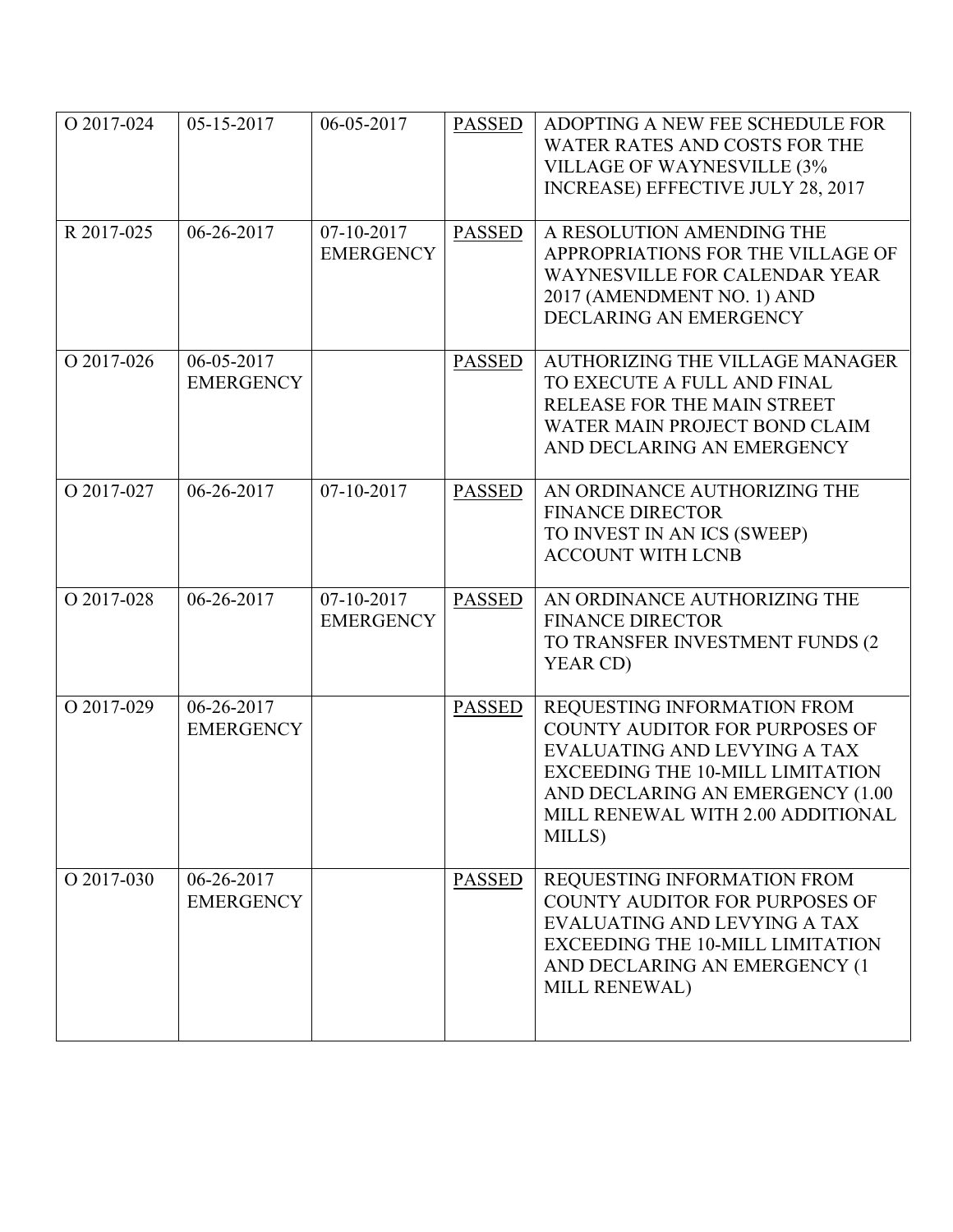| O 2017-031 | $07-10-2017$                   | 07-24-2017             | <b>PASSED</b> | AN ORDINANCE AUTHORIZING THE<br>DISPOSAL OF OBSOLETE, UNNEEDED<br>AND UNFIT FOR PUBLIC USE PERSONAL<br><b>PROPERTY</b><br>PURSUANT TO R.C. 721.15                                                                                                          |
|------------|--------------------------------|------------------------|---------------|------------------------------------------------------------------------------------------------------------------------------------------------------------------------------------------------------------------------------------------------------------|
| R 2017-032 | 07-102017                      | 07-24-2017             | <b>PASSED</b> | PROPOSING A RENEWAL WITH A 2.00<br>MILL INCREASE STREET LEVY AS SET<br>OUT IN OHIO REVISED CODE SECTION<br>5705.19(G) TO BE SUBMITTED TO THE<br><b>ELECTORS</b>                                                                                            |
| R 2017-033 | 07-10-2017<br>(FAILED)         | 07-24-2017<br>(FAILED) | <b>FAILED</b> | PROPOSING A RENEWAL STREET LEVY<br>AS SET OUT IN OHIO REVISED CODE<br>SECTION 5705.19(G) TO BE SUBMITTED<br>TO THE ELECTORS                                                                                                                                |
| R 2017-034 | 07-10-2017<br><b>EMERGENCY</b> |                        | <b>PASSED</b> | APPROVING THE 2018 ANNUAL TAX<br><b>BUDGET FOR THE VILLAGE OF</b><br><b>WAYNESVILLE</b>                                                                                                                                                                    |
| O 2017-035 | 07-24-2017                     | 08-07-2017             | <b>PASSED</b> | DIRECTING THE WARREN COUNTY<br><b>BOARD OF ELECTIONS TO SUBMIT TO</b><br>THE ELECTORS OF THE VILLAGE OF<br>WAYNESVILLE, OHIO, AT THE<br>NOVEMBER 7, 2017, GENERAL<br>ELECTION, A CHARTER REVISION TO<br>THE VILLAGE CHARTER (CHARTER<br>REVIEW COMMISSION) |
| O 2017-036 | 07-24-2017                     | 08-07-2017             | <b>PASSED</b> | ADOPTING A NEW FEE SCHEDULE FOR<br>WATER RATES AND COSTS FOR THE<br><b>VILLAGE OF WAYNESVILLE (\$1.00</b><br><b>INCREASE TO STORM WATER)</b><br>EFFECTIVE SEPTEMBER 27, 2017                                                                               |
| O 2017-037 | 07-24-2017                     | 08-07-2017             | <b>PASSED</b> | AUTHORIZING THE VILLAGE MANAGER<br>TO ENTER INTO A STREET LIGHTING<br>AGREEMENT WITH MIAMI VALLEY<br>LIGHTING, LLC                                                                                                                                         |
| O 2017-038 | 10-16-2017<br><b>EMERGENCY</b> |                        | <b>FAILED</b> | <b>AUTHORIZATION FOR THE VILLAGE</b><br><b>MANAGER TO ENTER INTO A</b><br>CONTRACT WITH TECUMSEH<br><b>BUILDINGS</b>                                                                                                                                       |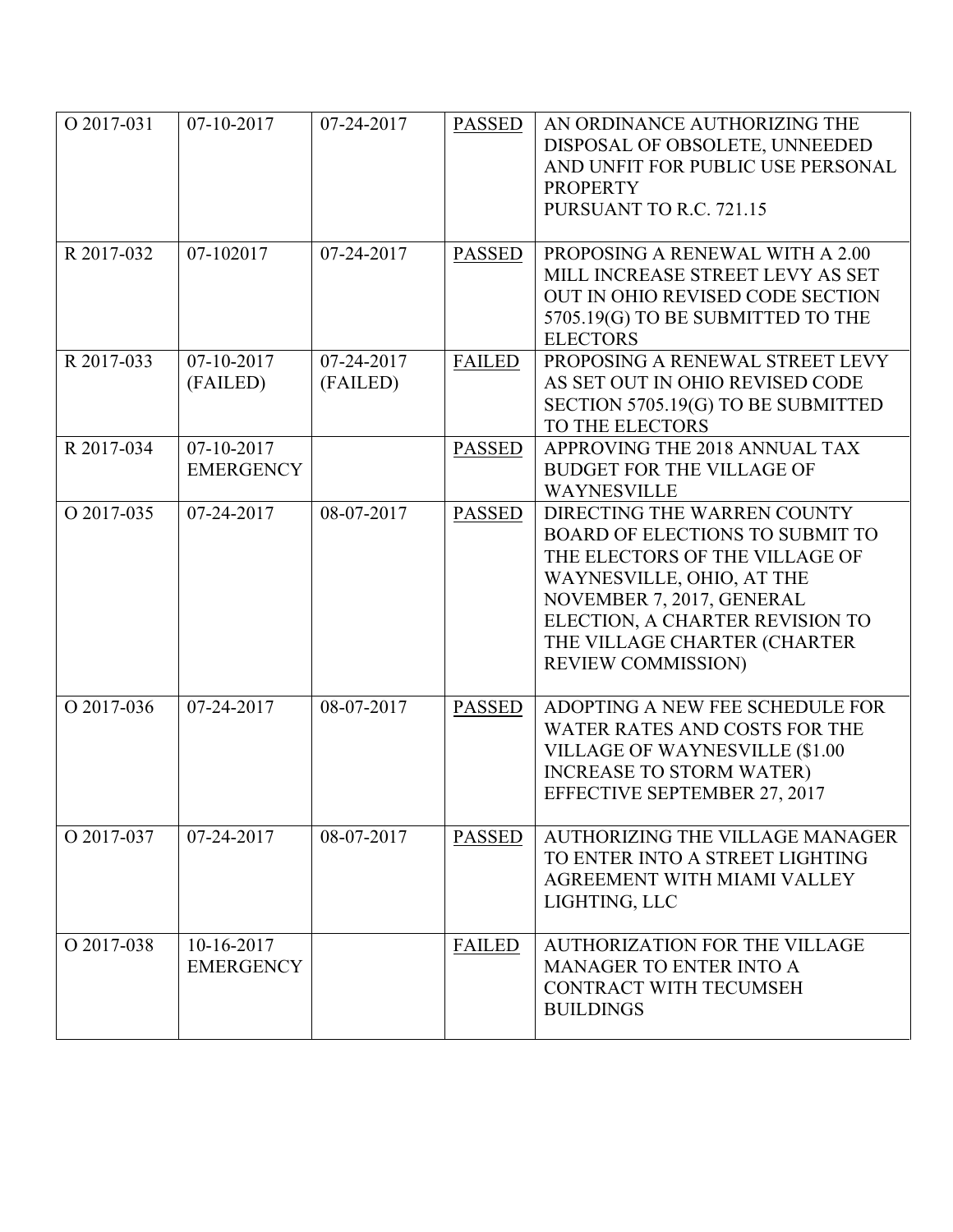| O 2017-039 | 08-07-2017                         | 08-21-2017<br><b>EMERGENCY</b> | <b>PASSED</b> | AN ORDINANCE FURTHER AMENDING<br><b>CHAPTER 94 OF THE VILLAGE OF</b><br><b>WAYNESVILLE CODIFIED ORDINANCES</b><br>REGARDING SPECIAL EVENTS IN<br>PUBLIC RIGHT OF WAY                                                                                                                           |
|------------|------------------------------------|--------------------------------|---------------|------------------------------------------------------------------------------------------------------------------------------------------------------------------------------------------------------------------------------------------------------------------------------------------------|
| O 2017-040 | 08-21-2017<br><b>EMERGENCY</b>     |                                | <b>PASSED</b> | <b>IMPOSING AN ADDITIONAL</b><br><b>MORATORIUM FOR A PERIOD OF 180</b><br>DAYS ON THE GRANTING OF ANY<br>PERMIT ALLOWING RETAIL<br>DISPENSARIES, CULTIVATORS, OR<br>PROCESSORS OF MEDICAL MARIJUANA<br>WITHIN THE VILLAGE OF<br>WAYNESVILLE, OHIO AND DECLARING<br>AN EMERGENCY (EXTENSION #2) |
| O 2017-041 | 08-21-2017<br><b>EMERGENCY</b>     |                                | <b>PASSED</b> | APPROVING THE REHABILITION OF<br>BRIDGE WAR-42-2071 NORTH OF THE<br><b>INTERSECTION WITH FRANKLIN ROAD</b><br>AND ALL CONSTRUCTION WORK,<br>LYING WITHIN THE VILLAGE OF<br>WAYNESVILLE AND DECLARING AN<br><b>EMERGENCY</b>                                                                    |
| O 2017-042 | 08-21-2017<br><b>EMERGENCY</b>     |                                | <b>PASSED</b> | APPROVING THE SOLID WASTE<br>MANAGEMENT PLAN OF THE WARREN<br>COUNTY SOLID WASTE MANAGEMENT<br>DISTRICT AND DECLARING AN<br><b>EMERGENCY</b>                                                                                                                                                   |
| O 2017-043 | $9 - 5 - 2017$                     | $9 - 18 - 2017$                | <b>PASSED</b> | AUTHORIZING THE TRANSFER OF THE<br><b>UNEXPENDED BALANCES OF VARIOUS</b><br>SPECIAL FUNDS TO THE GENERAL<br><b>FUND</b> (1000)                                                                                                                                                                 |
| O 2017-044 | $9 - 5 - 2017$<br><b>EMERGENCY</b> |                                | <b>PASSED</b> | CERTIFYING SPECIAL ASSESSMENTS ON<br>CERTAIN PROPERTIES IN THE VILLAGE<br>OF WAYNESVILLE AND DECLARING AN<br><b>EMERGENCY</b>                                                                                                                                                                  |
| O 2017-045 | $9 - 5 - 2017$<br><b>EMERGENCY</b> |                                | <b>PASSED</b> | AUTHORIZING THE VILLAGE MANAGER<br>TO ENTER INTO A CONTRACT WITH<br>SMITHCORP IN AN AMOUNT NOT TO<br>EXCEED \$125,000 FOR PAVING WORK<br>AND DECLARING AN EMERGENCY                                                                                                                            |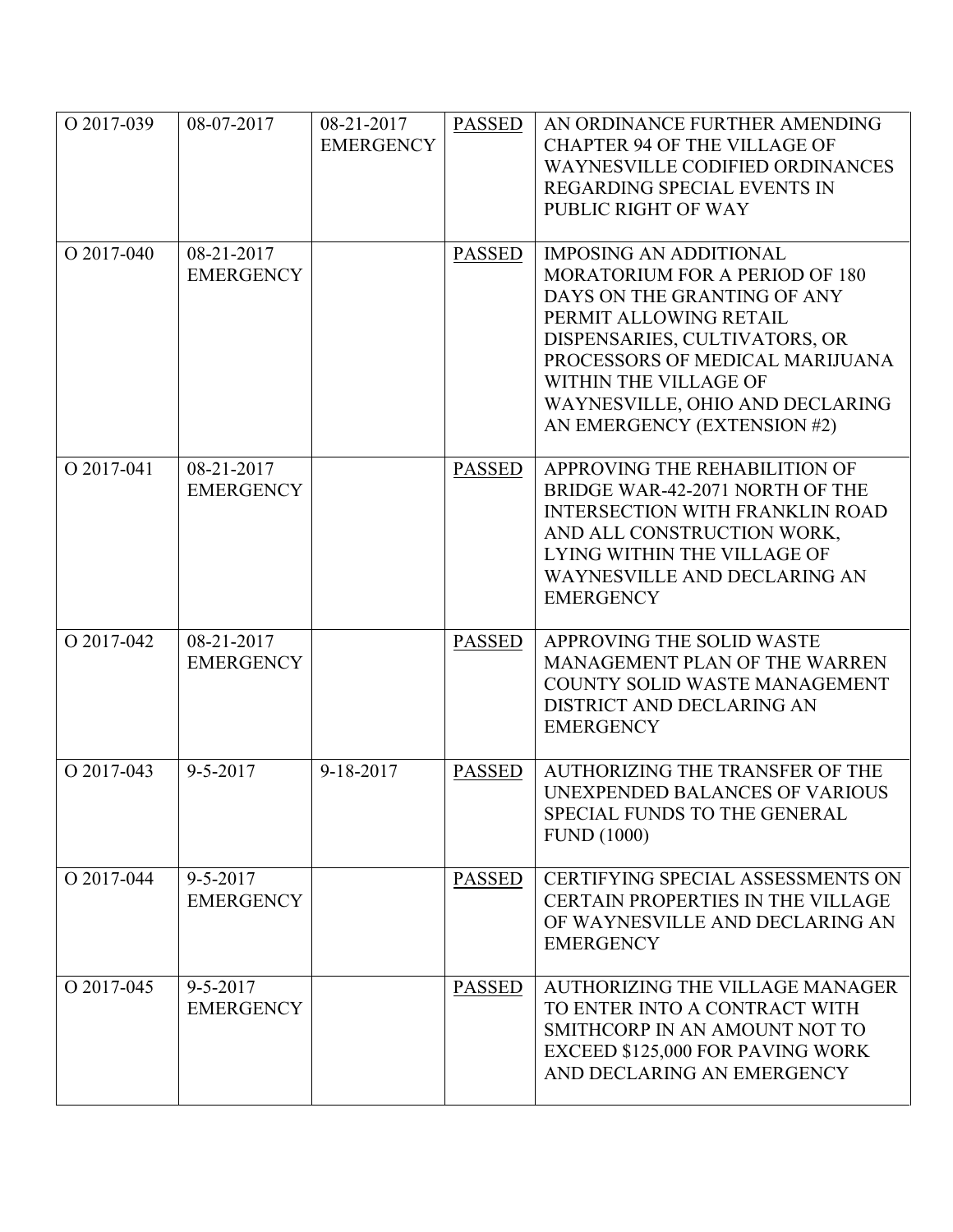| O 2017-046<br>O 2017-047 | $9 - 21 - 2017$<br><b>EMERGENCY</b><br>$9 - 21 - 2017$<br><b>EMERGENCY</b> | <b>PASSED</b><br><b>PASSED</b> | <b>AUTHORIZING THE TRANSFER OF</b><br>\$25,000.00 FROM THE CONTINGENCY<br>FUND (1000-930-930) TO THE STREET<br>REPAIR AND MAINTENANCE FUND<br>(1000-620-433) FOR THE PURPOSE OF<br>REPAVING LYTLE ROAD AND<br>DECLARING AN EMERGENCY<br>RESOLUTION ACCEPTING THE<br>AMOUNTS AND RATES AS DETERMINED |
|--------------------------|----------------------------------------------------------------------------|--------------------------------|-----------------------------------------------------------------------------------------------------------------------------------------------------------------------------------------------------------------------------------------------------------------------------------------------------|
|                          |                                                                            |                                | BY THE BUDGET COMMISSION AND<br>AUTHORIZING THE NESESSARY TAX<br>LEVIES AND CERTIFYING THEM TO THE<br>COUNTY AUDITOR AND DECLARING AN<br><b>EMERGENCY</b>                                                                                                                                           |
| O 2017-048               | $9 - 21 - 2017$<br><b>EMERGENCY</b>                                        | <b>PASSED</b>                  | A RESOLUTION AMENDING THE<br>APPROPRIATIONS FOR THE VILLAGE OF<br>WAYNESVILLE FOR CALENDAR YEAR<br>2017 (AMENDMENT NO. 2) AND<br>DECLARING AN EMERGENCY                                                                                                                                             |
| O 2017-049               | $9 - 21 - 2017$<br><b>EMERGENCY</b>                                        | <b>PASSED</b>                  | AUTHORIZING CHANGE ORDER #1 TO A<br>CONTRACT WITH SMITHCORP<br>CONSTRUCTION SERVICES IN AN<br>AMOUNT NOT TO EXCEED \$137,704<br>RELATED TO THE MAIN STREET WATER<br><b>MAIN PHASE II PROJECT</b><br>AND DECLARING AN EMERGENCY                                                                      |
| O 2017-050               | $9 - 21 - 2017$<br><b>EMERGENCY</b>                                        | <b>PASSED</b>                  | AUTHORIZING CHANGE ORDER #2 TO A<br>CONTRACT WITH SMITHCORP<br>CONSTRUCTION SERVICES IN AN<br>AMOUNT NOT TO EXCEED \$114,476<br>RELATED TO THE MAIN STREET WATER<br><b>MAIN PHASE II PROJECT</b><br>AND DECLARING AN EMERGENCY                                                                      |
| O 2017-051               | $9 - 21 - 2017$<br><b>EMERGENCY</b>                                        | <b>PASSED</b>                  | AUTHORIZING THE VILLAGE MANAGER<br>TO ENTER INTO A CONTRACT WITH<br>A&A SAFETY, INC. FOR<br>THERMOPLASTIC STRIPING OF VILLAGE<br>STREETS AND DECLARING AN<br><b>EMERGENCY</b>                                                                                                                       |
|                          |                                                                            |                                |                                                                                                                                                                                                                                                                                                     |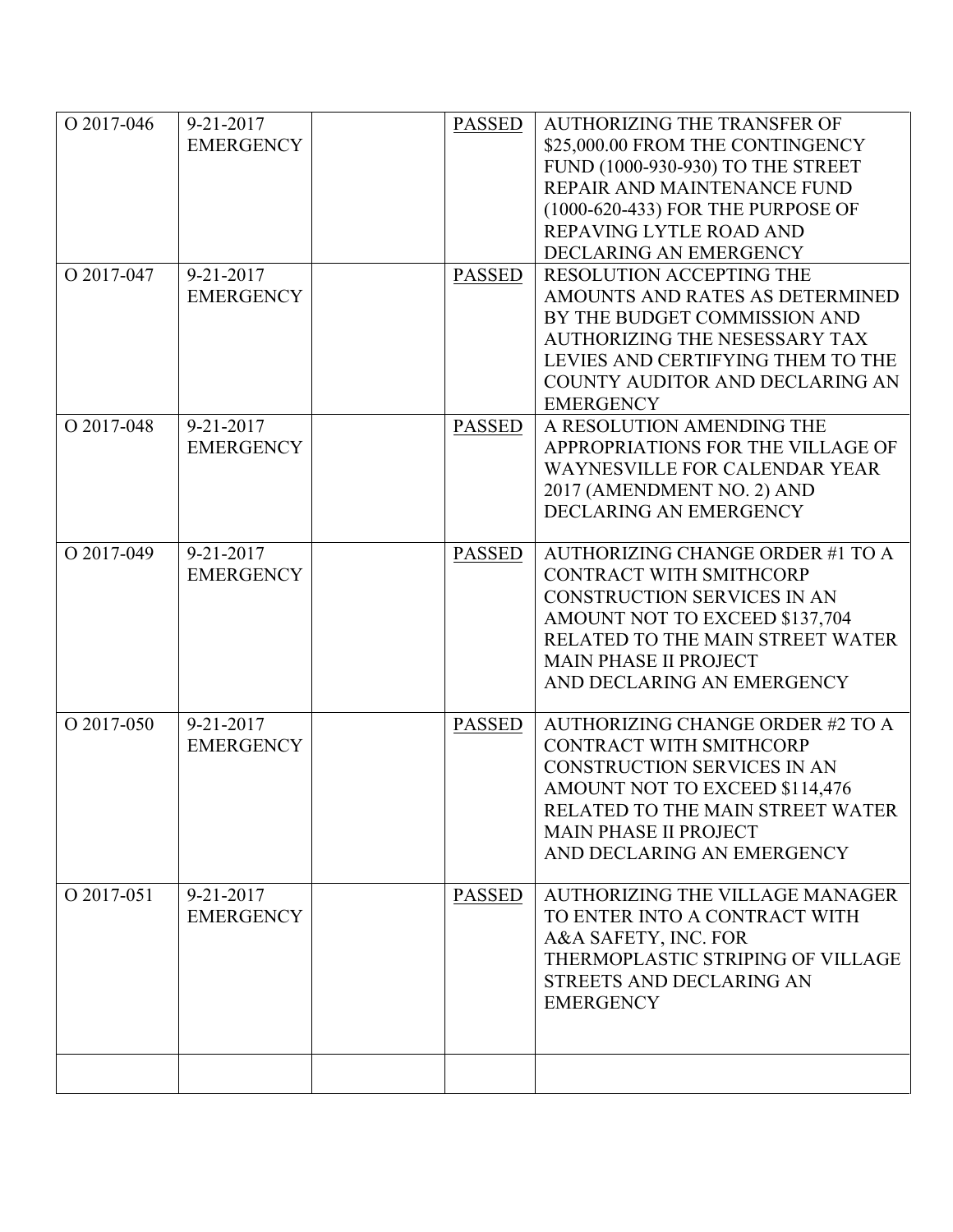| O 2017-052 | 10-02-2017<br><b>EMERGENCY</b> |            | <b>PASSED</b> | AUTHORIZING CHANGE ORDER #3 TO A<br>CONTRACT WITH SMITHCORP<br><b>CONSTRUCTION SERVICES RELATED TO</b><br>THE MAIN STREET WATER MAIN PHASE<br><b>II PROJECT AND DECLARING AN</b><br><b>EMERGENCY</b>                                                                                                                               |
|------------|--------------------------------|------------|---------------|------------------------------------------------------------------------------------------------------------------------------------------------------------------------------------------------------------------------------------------------------------------------------------------------------------------------------------|
| O 2017-053 | $10 - 2 - 2017$                | 10-16-2017 | <b>PASSED</b> | <b>AUTHORIZING THE TRANSFER OF</b><br>\$16,000.00 FROM THE CONTINGENCY<br>FUND (1000-930-930-000) AND \$10,000.00<br>FROM THE TAX COLLECTION FEES<br>FUND (1000-740-344-0000) TO THE<br><b>BUILDINGS AND OTHER STRUCTURES</b><br>FUND (1000-730-530-1000) FOR THE<br>PURPOSE OF BUILDING A POLE BARN<br><b>AND SITE WORK</b>       |
| O 2017-054 | 10-2-2017<br><b>EMERGENCY</b>  |            | <b>PASSED</b> | <b>AUTHORIZING THE TRANSFER OF</b><br>\$50,000.00 FROM THE CONTINGENCY<br>FUND (1000-930-930-000) AND \$15,000.00<br>FROM THE ELECTRICITY FUND (5101-<br>539-310-0050) TO THE CAPITAL OUTLAY<br>FUND (5101-800-500-9000) FOR THE<br>PURPOSE OF CHANGE ORDERS FOR THE<br>MAIN STREET PHASE II PROJECT AND<br>DECLARING AN EMERGENCY |
| O 2017-055 | 10-16-2017<br><b>EMERGENCY</b> |            | <b>PASSED</b> | AMENDING ORDINANCE NO. 2017-054<br><b>RELATED TO THE TRANSFER OF FUNDS</b><br>FOR MAIN STREET PHASE II PROJECT<br><b>CHANGE ORDERS AND DECLARING AN</b><br><b>EMERGENCY</b>                                                                                                                                                        |
| O 2017-056 | 10-16-2017<br><b>EMERGENCY</b> |            | <b>PASSED</b> | <b>AUTHORIZING THE VILLAGE MANAGER</b><br>TO ENTER INTO A CONSTRUCTION<br>CONTRACT WITH GOLD STAR<br>CONSTRUCTION, LLC FOR THE<br><b>CONSTRUCTION OF A POLE BARN AND</b><br>DECLARING AN EMERGENCY                                                                                                                                 |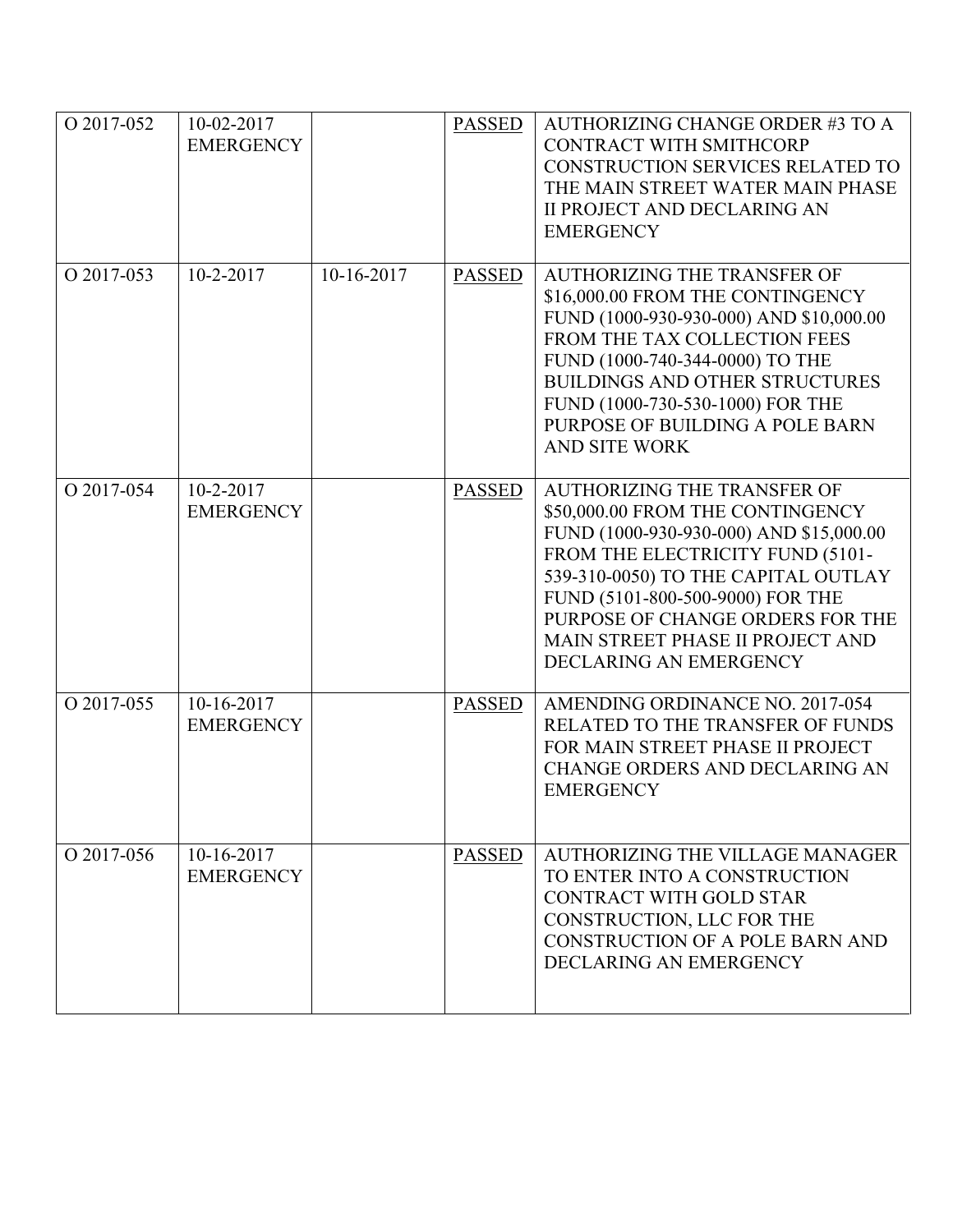| O 2017-057 | $11-6-2017$<br><b>EMERGENCY</b> |                               | <b>PASSED</b>  | AN ORDINANCE ESTABLISHING<br><b>CERTAIN POSITIONS AND AMENDING</b><br>THE BASE PAY RATES AND RANGES OF<br><b>VILLAGE OF WAYNESVILLE</b><br><b>EMPLOYEES AND DECLARING AN</b><br><b>EMERGENCY</b>                           |
|------------|---------------------------------|-------------------------------|----------------|----------------------------------------------------------------------------------------------------------------------------------------------------------------------------------------------------------------------------|
| O 2017-058 | $11-6-2017$<br><b>EMERGENCY</b> |                               | <b>PASSED</b>  | AN ORDINANCE AUTHORIZING THE<br>DISPOSAL OF OBSOLETE, UNNEEDED<br>AND UNFIT FOR PUBLIC USE PERSONAL<br>PROPERTY PURSUANT TO R.C. 721.15<br>AND DECLARING AN EMERGENCY                                                      |
| O 2017-059 | 11-6-2017<br><b>EMERGENCY</b>   |                               | <b>PASSED</b>  | <b>AUTHORIZING THE VILLAGE</b><br><b>MANAGER TO ENTER INTO A</b><br>CONTRACT WITH LEBANON FORD FOR<br>THE PURCHASE OF ONE 2017 FORD F150<br>4X4 S/C FOR THE MAINTENANCE<br>DEPARTMENT AND DECLARING AN<br><b>EMERGENCY</b> |
| O 2017-060 | 11-20-2017                      | 12-4-2017<br><b>EMERGENCY</b> | <b>PASSED</b>  | RATIFYING AND ACCEPTING A PLAN<br>FOR MEDICAL INSURANCE FOR<br><b>VILLAGE EMPLOYEES AND</b><br>DEPENDENTS AND DECLARING AN<br><b>EMERGENCY</b>                                                                             |
| O 2017-061 | 11-20-2017                      | 12-4-2017<br><b>EMERGENCY</b> | <b>PASSSED</b> | <b>ESTABLISHING A HEALTH</b><br>REIMBURSEMENT PLAN FOR VILLAGE<br><b>EMPLOYEES AND AUTHORIZING</b><br>RELATED PAYMENTS AND DECLARING<br><b>AN EMERGENCY</b>                                                                |
| O 2017-062 | $\sqrt{11-20-2017}$             | 12-4-2017<br><b>EMERGENCY</b> |                | <b>PASSSED</b> AN ORDINANCE AUTHORIZING THE<br>VILLAGE MANAGER TO ENTER INTO A<br>LEASE AGREEMENT FOR THE LOCK UP<br>AND DECLARING AN EMERGENCY                                                                            |
| O 2017-063 | 12-4-2017<br><b>EMERGENCY</b>   |                               | <b>PASSED</b>  | AN ORDINANCE AUTHORIZING THE<br>FINANCE DIRECTOR TO ESTABLISH A<br>CHECKING ACCOUNT RELATED TO THE<br>HRA PROGRAM OF THE VILLAGE OF<br>WAYNESVILLE AND DECLARING AN<br><b>EMERGENCY</b>                                    |